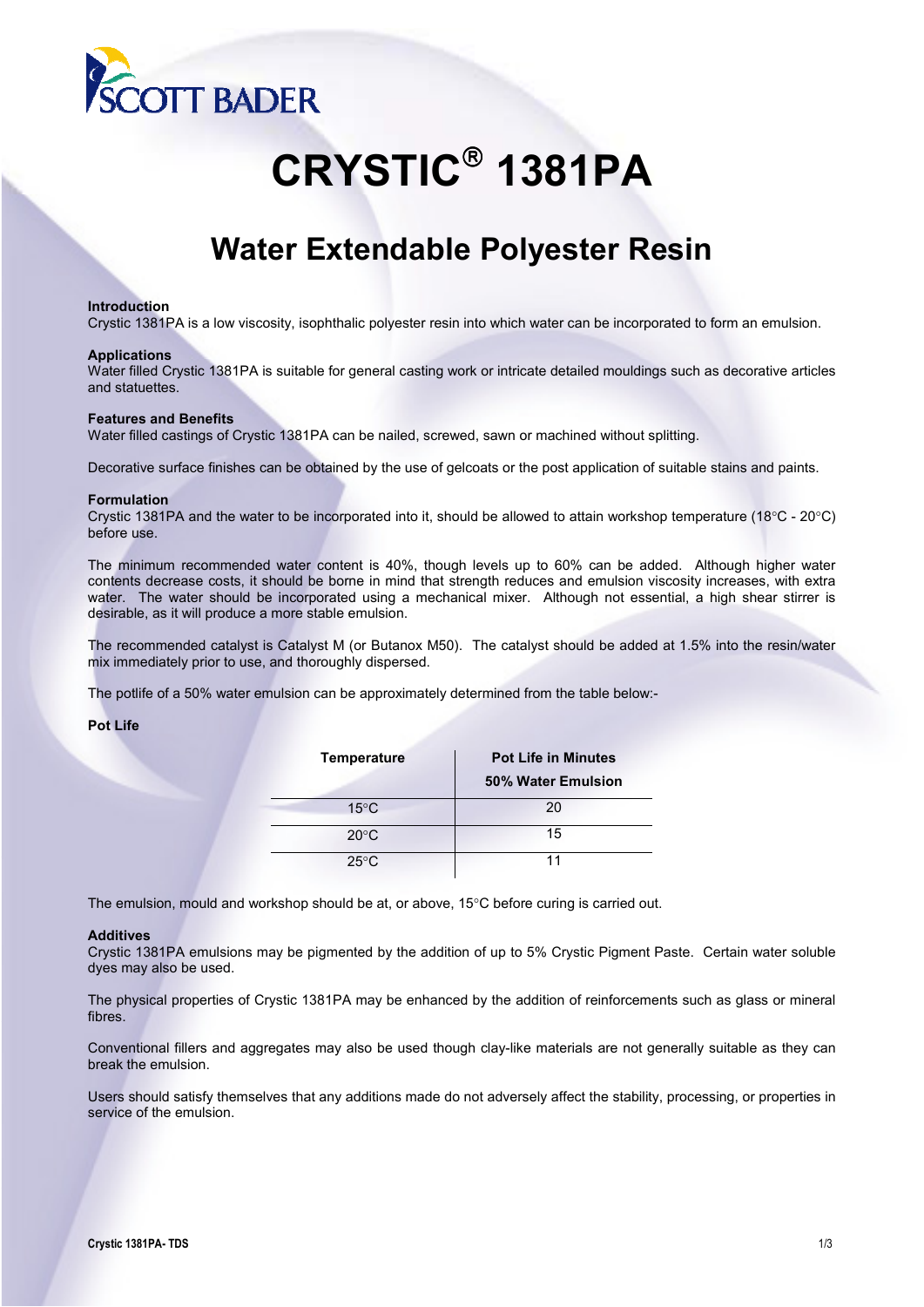# **Typical Properties**

The following tables give typical properties of Crystic 1381PA, in resin and emulsion form, when tested in accordance with BS 2782.

| <b>Property</b>                                      |             | <b>Liquid Resin</b>      | 50% Water Emulsion |
|------------------------------------------------------|-------------|--------------------------|--------------------|
| Appearance                                           |             | Dark Red/Brown           | White              |
| Viscosity at $25^{\circ}$ C - 4500 sec <sup>-1</sup> | poise       | 4                        |                    |
| Viscosity at 25°C - Rotothinner                      | poise       |                          | 8.5                |
| Solids content                                       | $\%$        | 56                       | 27                 |
| <b>Specific Gravity</b>                              |             | 1.10                     | 1.04               |
| Stability at 20°C                                    | months      | 3                        |                    |
| <b>Emulsion stability</b>                            | minutes     | $\overline{\phantom{0}}$ | 30 minimum         |
| Geltime at $25^{\circ}$ C using 1.5% Catalyst M      | $^{\circ}C$ |                          | 11                 |
| Exotherm Temperaure at 25°C                          | $^{\circ}C$ |                          | 50                 |
| Time to peak                                         | minutes     |                          | 30                 |

| <b>Property</b>                              |     | <b>Fully Cured* Emulsion (unfilled casting)</b> |           |           |
|----------------------------------------------|-----|-------------------------------------------------|-----------|-----------|
|                                              |     | 40% Water                                       | 50% Water | 60% Water |
| Deflection temperature under load (1.80 MPa) | °C  | 57                                              | 57        | 55        |
| <b>Tensile Strength</b>                      | MPa | 29                                              | 14        | 10        |
| <b>Tensile Modulus</b>                       | MPa | 1275                                            | 750       | 390       |
| <b>Elongation at Break</b>                   | %   | 4.1                                             | 2.9       | 2.3       |
| Shrinkage                                    | %   |                                                 | <1        |           |

\* Curing Schedule 24 hrs at 20°C, 3 hrs at 80°C.

| <b>Property</b>          |            | <b>Fully Cured* Emulsion (filled casting)</b> |           |           |
|--------------------------|------------|-----------------------------------------------|-----------|-----------|
|                          |            | +80% by wt Limestone on Emulsion              |           |           |
|                          |            | 40% Water                                     | 50% Water | 60% Water |
| <b>Flexural Strength</b> | <b>MPa</b> | 8.0                                           | 8.0       | 8.7       |
| <b>Flexural Modulus</b>  | MPa        | 1600                                          | 1400      | 1600      |

\* Curing Schedule 24 hrs at 20°C, 3 hrs at 80°C.

# **Water Retention Characteristics**

Water filled castings will gradually lose water by evaporation and diffusion. The rate of loss will depend on factors such as ambient temperature and original water content. The following table shows typical weight loss figures.

| <b>Cure Details</b>        | Weight Loss (%) |              |              |  |
|----------------------------|-----------------|--------------|--------------|--|
|                            | 40% Emulsion    | 50% Emulsion | 60% Emulsion |  |
| 7 days at $20^{\circ}$ C   | 5.2             | 6.2          | 9.2          |  |
| 28 days at 20°C            | 11.8            | 12.9         | 18.9         |  |
| 16 hours at $40^{\circ}$ C | 3.3             | 4.5          | 6.9          |  |
| 3 hours at 80°C            | 5.0             | 6.4          | 8.2          |  |